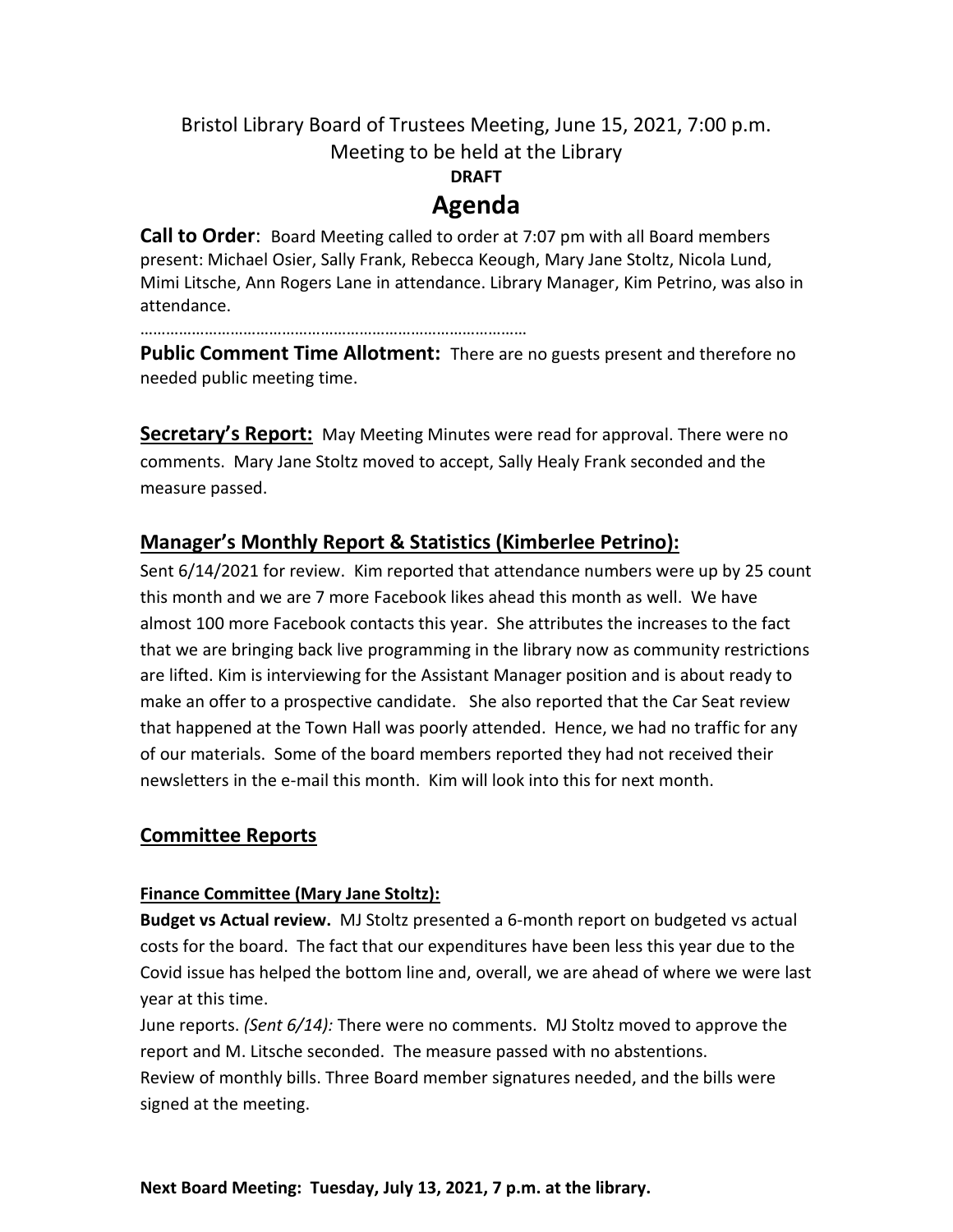#### **Grant Committee: Rebecca Keough**

Report sent 6/8.

Topic for discussion: 2021 application NY State Infrastructure Grant is open for submissions. Deadline June 25, 2021. Board heard President's discussion regarding the manpower necessary to carry out an Infrastructure Grant as we have done three already with very good results; our building and grounds are now in the best shape they have been in years due to these grants. However, at this time, we do not need to make any construction improvements. To go for a grant that will take up at least 2 Board Members' time to administer and shepherd the grant along, limits the manpower needed to put the library services back on good footing after the pandemic. The consensus of the Board was to forgo the Infrastructure Grant for this year, but keep it in mind for years in the future.

#### **Operations Committee: Ann Rogers Lane**

Community Welcome Packets - ideas gathered and new Jan-April resident lists were sent to us. Resident Lists will be sent from the Town regularly. We should be ready to distribute the packets in July.

Chicken BBQ – August 22, 2021. Discussion was held regarding pre-sale and it was decided that Board Members will do some pre-selling and there will be tickets available in the library as well. We will not begin selling until July at which time we will also firm up the Bar-B-Q procedures.

Liz and Lynn have been working on the compost garden and some landscaping. Lynn is getting pricing for signage for the compost garden. But we have need of landscaping beyond what the town does for us in mowing, and if we cannot get volunteer help for this we need to put it in as a budget line item and get a contractor in to do the needed work.

### **Policy Committee: Mimi Litsche**

Policies and procedures to approve *(Sent 6/10/2021)*:

Non-Harrassment/Non-Discrimination - approved 5/11/21 but needed amendment regarding intern verbiage. Discussion was held with the board about the completed changes in verbiage. A vote was taken on the amendment, and the measure passed.

Personnel Policy/Procedure was tabled until the July meeting to allow more Bord members to review. It is understood that the Procedures for this Policy will provide a guideline for training new employees once accepted.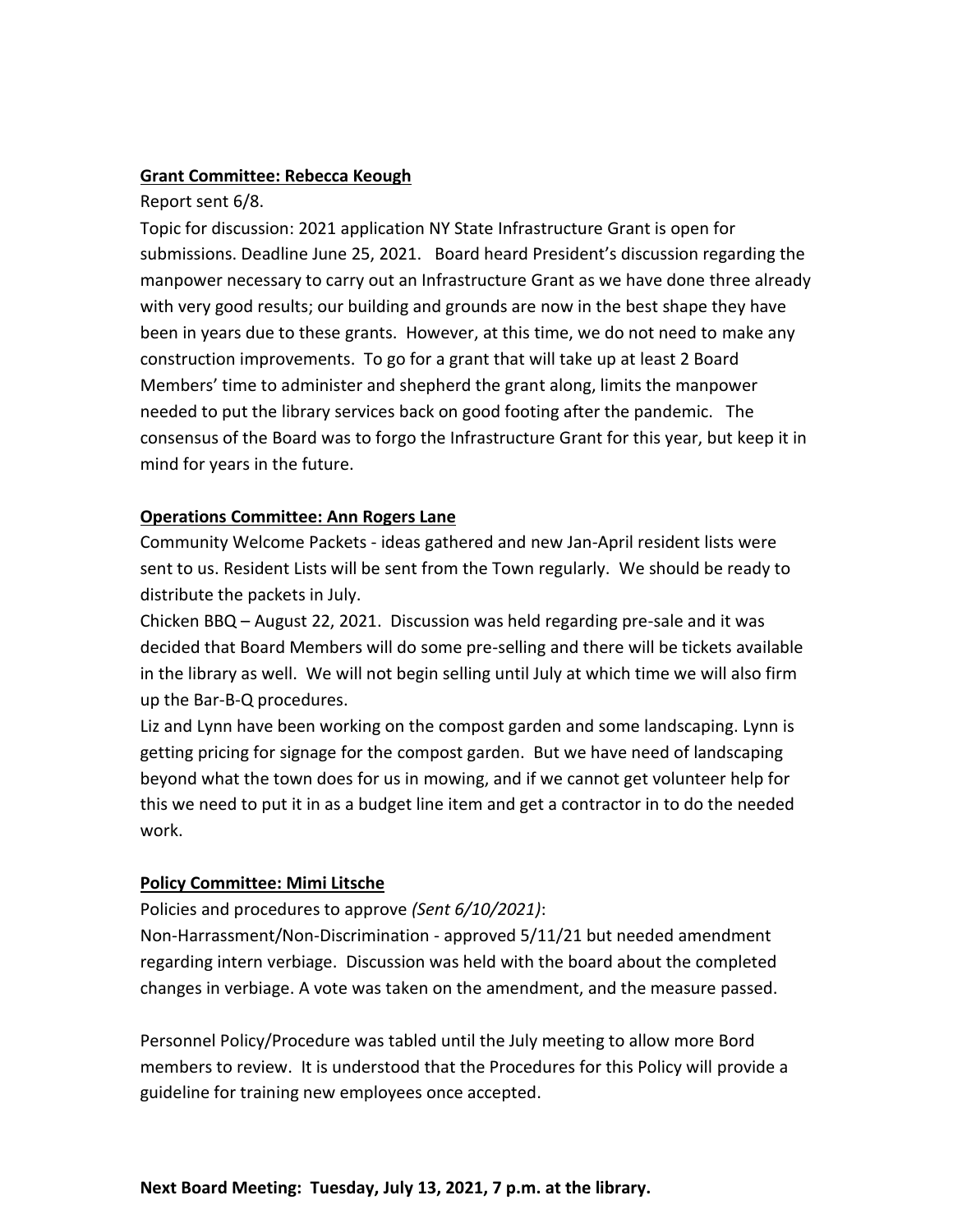Volunteer Policy/Procedure was discussed and because there is an issue of potential liability that must be investigated with our insurance carrier, this policy/procedure was tabled until the July meeting.

Whistleblower Policy/Procedure: Discussion held regarding questions brought by the policy committee to the board and resolved at the meeting. Rebecca Keough moved to approve the Policy/Procedure and MJ Stoltz seconded. The measure passed with no abstentions.

ADA Policy/Procedure: Discussed more fully at this meeting with verbiage altered to suggest that 'concerns' should replace 'complaints' in the document so that it conveys the best spirit of the procedure. MJ Stoltz moved to accept the policy with the edits made, and Nikki Lund seconded the motion. The measure passed with one abstention.

### **Fundraising Committee: (Acting- Sally Healy Frank, Ann Rogers Lane)**

Chicken BBQ – Signed with GaleWyn for August 22, 2021 Site: Toomey's Corners 10:00 -until gone. Committed to 350 halves Work volunteers will be needed.

We will print up tickets on card stock and Board Members will pre-sell a number of tickets. When the Bristol Church held their fundraiser, they pre-sold about half of their available dinners before the event.

Ann will follow up with specific details no later than June 25<sup>th</sup>.

### **Communications Committee: Sally Healy Frank:**

Sally has been re-designing the Bristol Library website and presented the work for our review. There is a form for suggestions on the website, but the employment links took a lot of time to research.

## **Old Business:** *Business not covered in Committee Reports*

The Community Needs Assessment Survey is finished and the link to the survey were sent to the Board members for final review. It can be completed on line, or there will be hard copy surveys in Dandy's, the Town Hall, the library; United Church of Bristol, and at the Nobel Shepherd Brewery. We will need 20 hard copies to go into each of the community sites after the next Board Meeting for the launch.

**New Business:** *New topics/initiatives. May be assigned to appropriate committee.* Upcoming Vacations were noted, and we should have a quorum for the next meeting even with the absent board members.